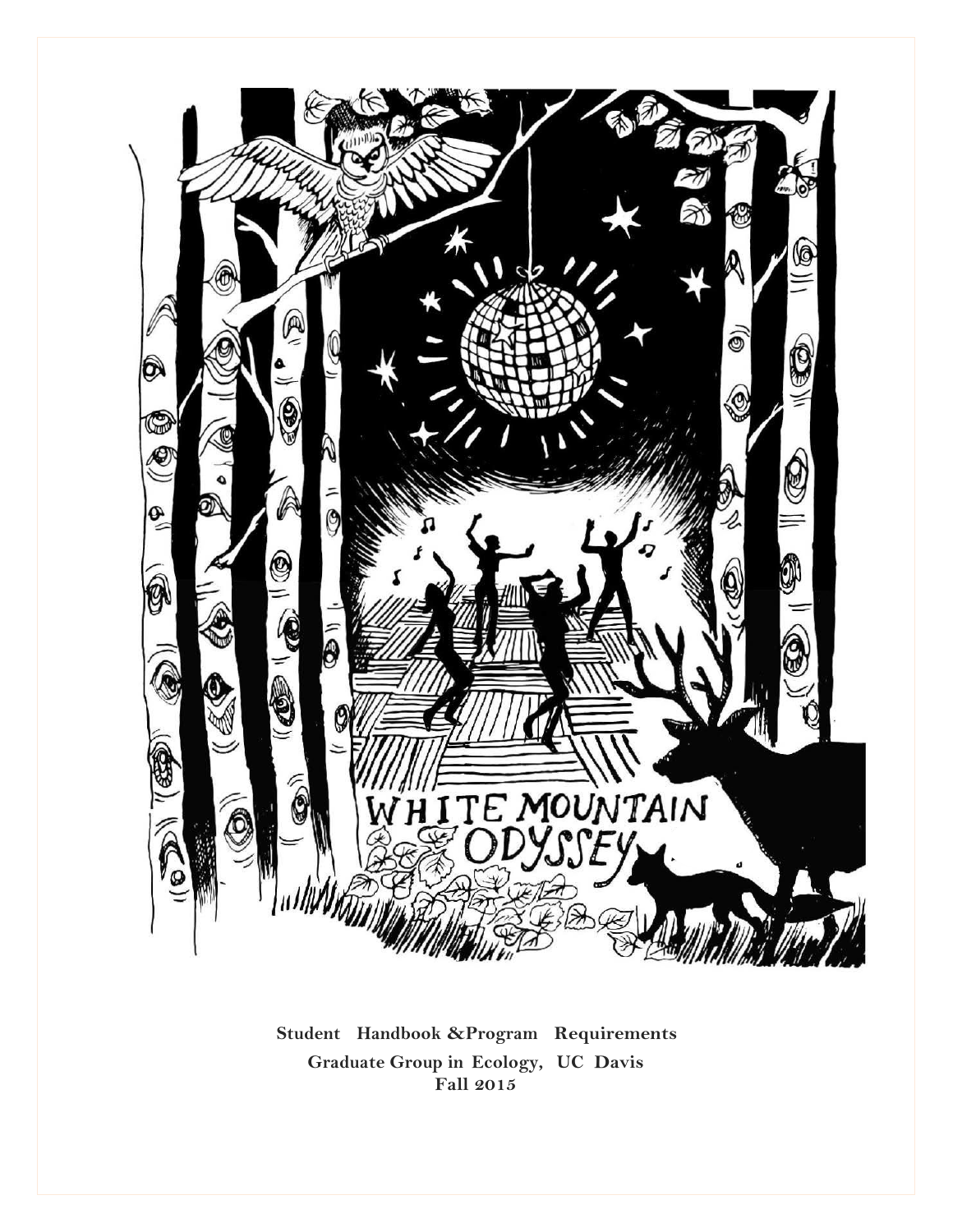### **INTRODUCTION**

Welcome to the Graduate Group in Ecology (GGE) and the University of California at Davis. This handbook is a written record of the materials we will be covering during the orientation meeting. Please keep this handbook handy during your time at UC Davis so that you can refer to this as necessary.

## **Please remember, it is your responsibility to register for the required courses and to meet program requirements in a timely fashion.**

Before we start, we would like to clarify any confusion about what a graduate group is and how it differs from a departmentally based graduate program. The GGE is often mistakenly called the "Ecology Department," even though Ecology is a graduate group. A graduate group is a formally established, degree-granting unit composed of faculty from different departments all over campus. While the differences may seem arcane, they are important for two reasons. One is physical co-location: you will not be housed with most of your GGE student colleagues. This can be both an advantage and a disadvantage. It is a disadvantage because you may not get to know other GGE faculty as well as you might if you were all housed in the same department. An advantage of the graduate group structure is that you will have access to a larger collection of high quality, diverse students and faculty than you would normally find in a typical academic department.

An innovative approach to graduate education, the graduate group structure fosters a highly interdisciplinary approach to the study of Ecology. Graduate groups award degrees, staff courses, and monitor your progress toward your degree, so groups focus on curriculum planning. Your home department (where your Major Professor is housed, where you should have an office and receive mail) supplies access to non- fellowship funding, facilities and interaction with students and professors within the department's discipline(s). Spend some time to learn about facilities and opportunities through your home department (e.g., teaching assistantships, greenhouse or lab space, other facilities). The easiest way to do this is in consultation is with your Major Professor. Services and business procedures vary, sometimes dramatically, between departments. This is especially true when it comes to technical support and internet access. Check with your home department to determine what type of operating system they support before you purchase a computer.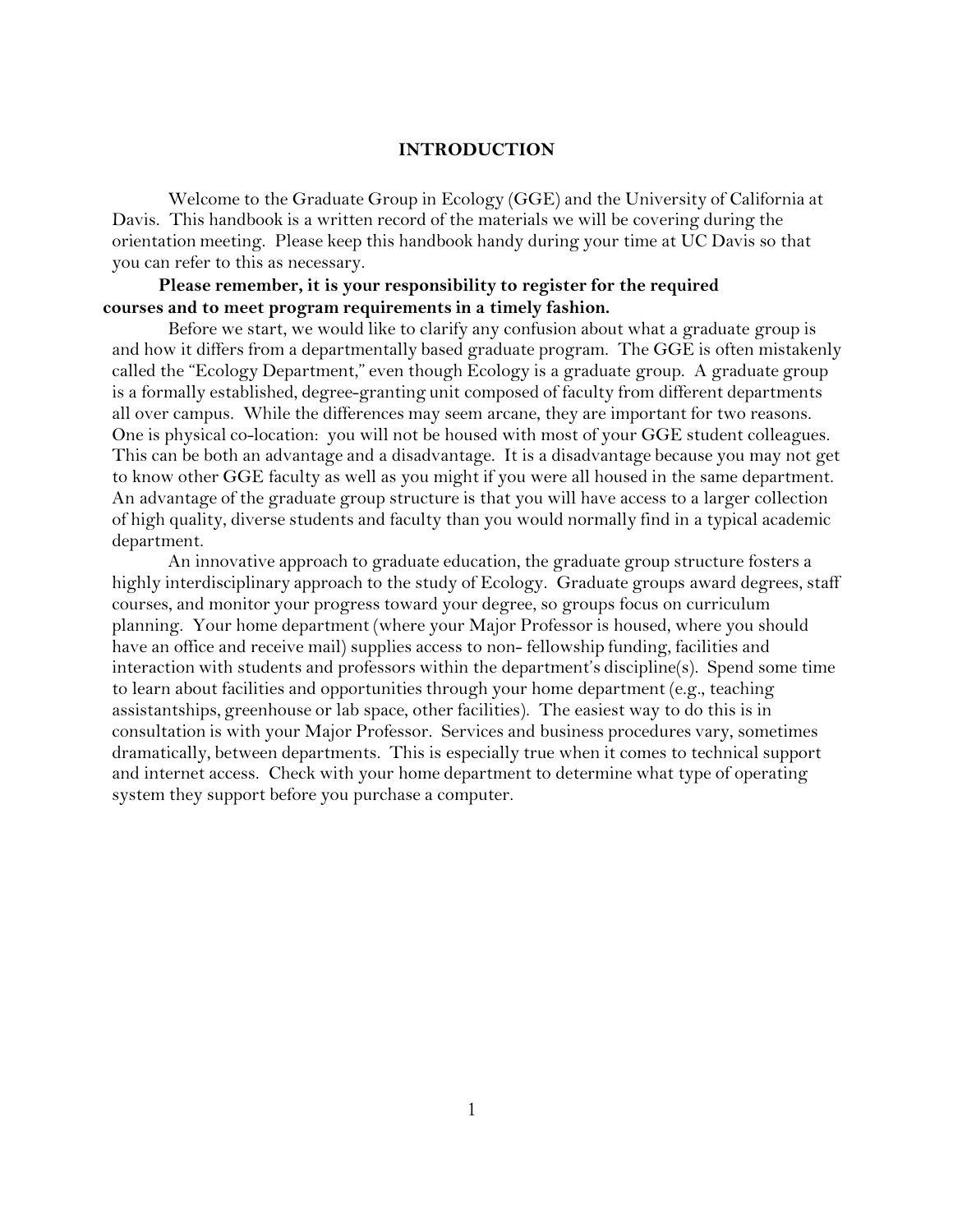### **AN OVERVIEW OF THE REGISTRATION PROCESS**

Earlier this summer you received a letter from the GGE outlining preliminary courses in which you should enroll. It also specified any course work entrance deficiencies. Please note you **must complete deficiencies** as soon as possible, and no later than the **first year** of residence in the program.

After enrolling in courses, you should have received a fee statement either via My Bill or SIS web, and paid your fees by the deadline. If you were not able to enroll in all of the courses you want to take your first quarter, there is a course adjustment period in which you may add or drop courses via SIS web. Please check the inside cover of the "Class Schedule and Registration Guide" (hereafter called CSRG) for deadlines and the process to add and drop (please note that courses have varying drop deadlines). This publication is available each quarter at the UC Davis Bookstore or on the UC Davis webpage listed below. If the scheduled meeting times of any of your courses overlap, the system won't allow you to register, so you must obtain a Permission to Add number (PTA) from the department that offers the course. You must also obtain a PTA for any course that is full. This sometimes requires obtaining permission from the instructor, be sure to check with the administrative department prior to requesting a PTA.

After your first quarter, the registration process should be relatively simple. You will get the best start if you pay attention to the early steps in the process. In practice, curriculum planning is a matter of defining the courses your Guidance Committee (GC) requires of you, while preserving the option of revising your curriculum as experience or schedule changes dictates. While we cannot specify curriculum planning completely in advance, we can help you by showing you how to proceed. This is the subject matter in the remainder of this section of the handbook.

### **Course Catalog:**

<http://registrar.ucdavis.edu/UCDWebCatalog/>

**Class Schedule:** <http://registrar.ucdavis.edu/csrg/>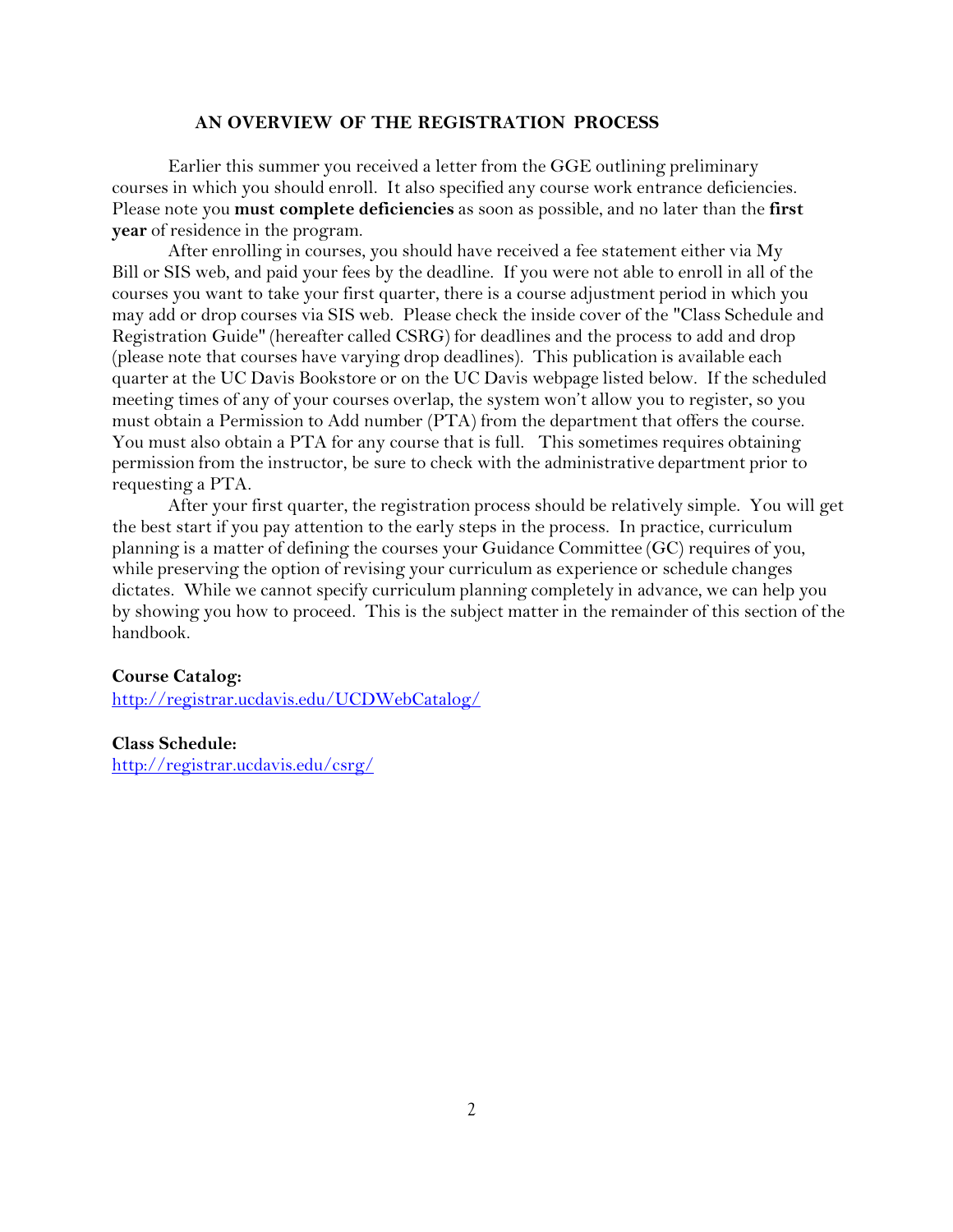# **STEPS IN CURRICULUM PLANNING WHAT TO DO AND NOT DO, AND A LITTLE BIT OF GRADING POLICY**

### **FIRST PRIORITY: FULFILL ENTRANCE DEFICIENCIES**

Your orientation letter included a list of any existing entrance deficiencies. **Deficiencies must be completed during your first year of residence. If you have any deficiencies listed in your letter that you feel you have met previously, please provide official written verification, we will evaluate it and your record will be updated.** Completing entrance requirementsis your highest priority. If you have missing entrance requirements, you have one of several alternatives:

- a. You may be able to show evidence that you have met the requirement. Either a course was overlooked, or you have met it in a way that was not obvious (e.g., You were given credit by your undergraduate institution for a requirement,**there must be an AP notation on your undergraduate transcript or you may provide a copy of the AP exam results. AP credit will only be allowed if your AP score is met at the required UCD minimum standard to receive credit, or at the corresponding level for your undergraduate college.**).
- b. You may submit an updated transcript showing courses taken during your last term of your previous degree program, or courses taken during the summer.
- c. You have been a TA for a course equivalent to the missing prerequisite. Verification from the instructor will be required to use this option.
- d. take the course.

ECL 200 A and B are usually taken in your first year of residence, but should not be attempted until most prerequisites have been met. This is especially true if you have not taken an upper division Introduction to Ecology course, or have been advised not to enroll in 200A. Acceptable courses to satisfy the Introduction to Ecology requirement at UC Davis are ESP 100 and EVE 101. Substitutions are not allowed, but passing an entry exam for 200A allows registration for 200A/B).

You must complete all entrance requirements, and they must be met as quickly as possible. Your Major Professor or GC cannot waive entrance requirements, nor approve substitutionsthat are not already pre-approved by the GGE. If you have entrance deficiencies, you are required to submit a proposed plan to satisfy them. The form is included in your orientation packet. **The Deadline to submit a proposal to satisfy entrance**

**requirements is: October 30th .** Once submitted to the GGE graduate program coordinator, it will be reviewed and submitted to the GGE Graduate Adviser/Program Chair for a decision.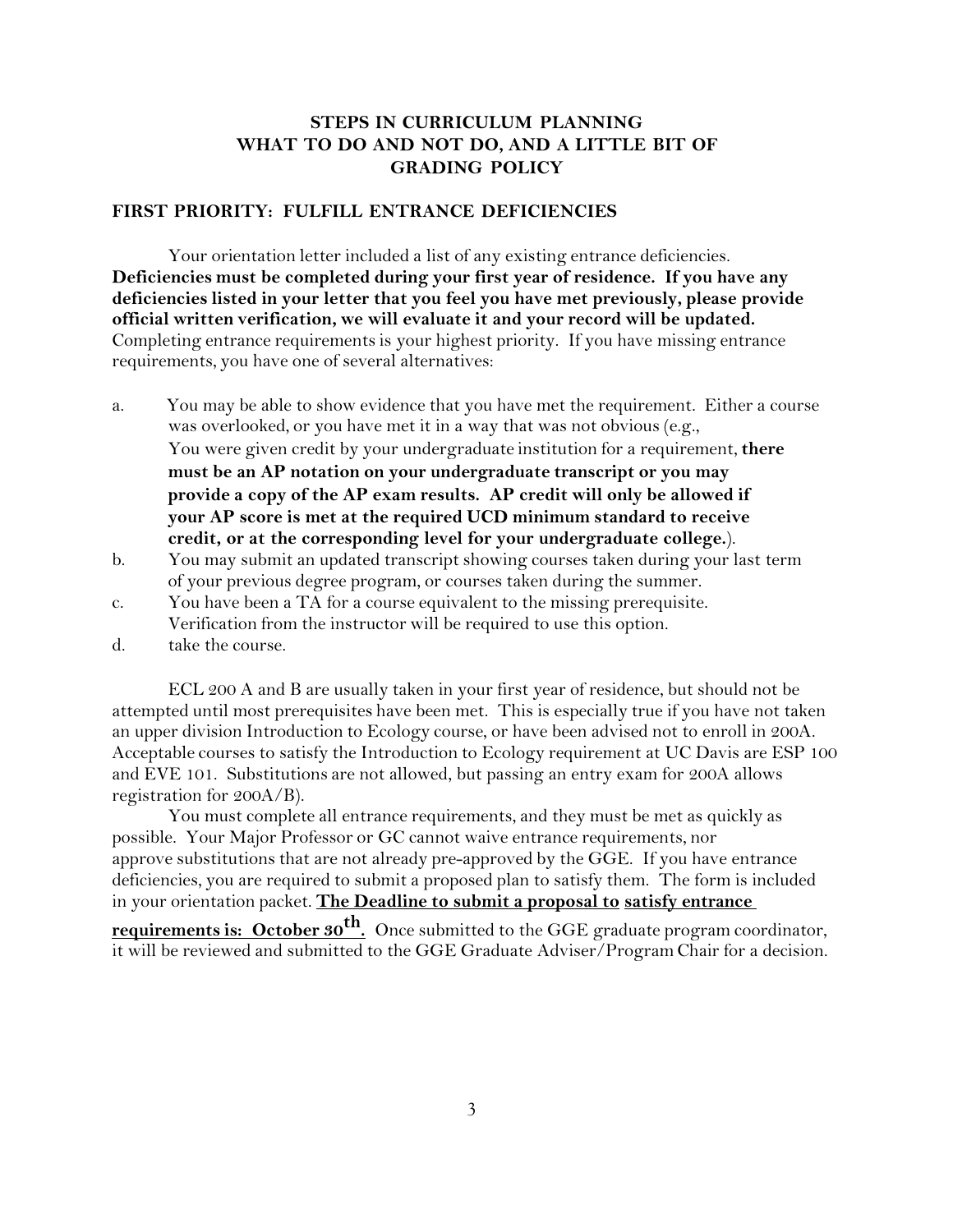# **SOLICIT ADVICE FROM YOUR MAJOR PROFESSOR AND STUDENTS IN YOUR LAB OR AREA OF EMPHASIS (AOE)**

In most circumstances, fellow students and Major Professors form relationships because of shared interests. Shared interests also extend to other students in your laboratory, and to students with similar interests in other laboratories or within your AOE. Therefore, it makes sense to consult your Major Professor, your AOE adviser, and fellow students for advice about courses you might consider taking. Not only can your colleagues help you identify useful courses, they can also help you with course scheduling and proper sequencing. The Ecology Graduate Student Association (EGSA) is also available for consultation. Please contact the EGSA via e-mail (addresses are listed under egsa.ucdavis.edu.

In addition, each AOE has a student representative as a resource. A list of AOE personnel, including student representatives, is available at the end of this handbook. One note of caution in this regard: it is advisable to consider that program requirements may have changed since a more senior student colleague has completed

their requirements. Be sure to verify any advice given with the GGE graduate program coordinator.

## **BE AWARE OF, AND ALLOW TIME FOR, REQUIRED COURSES**

The following are courses that are required your first and second terms of residence (fall and winter):

- ECL 200 A, ECL 200B (unless deficiencies mean postponement until the second year of residence). (5 units)
- ECL 296 "Topics in Ecology" (the Ecology and Evolution Seminar Series, 4:10 -5 pm on Thursdays). A schedule of seminars is available on the GGE website (www.ecology.ucdavis.edu) under courses and seminars. This seminar series is attendance only. (1 unit)
- Any missing prerequisites, as available, to be taken in your first or subsequent quarters.
- JDPE students will enroll in BIO 645 and BIO 745 in fall and spring terms, and will not enroll in ECL 200A/B when registered at UCD (unless deficiencies mean postponement until the second year of residence).

Spring: only ECL 296 is required by the group. JDPE students will enroll in ECL 296 the entire year of residence at UCD, and often take ECL 290s and the field course. All students are required to complete 1-3 ECL 290s (participatory seminar classes; these have a different number at SDSU) depending on your degree objective, plus a field course. These may be taken in the first or second years. See p. 10 for details.

Other courses required of all students in the first 2 years include an upper-division Evolution course, a Field Methods course, and participatory seminars.

For Fall, if you have registered in ECL 200A and 296, you may need only one other course, teaching or research credits to complete your schedule. In general, it is a good idea to restrict your load to no more than 8-9 graded units of your 12 units per quarter (beyond ECL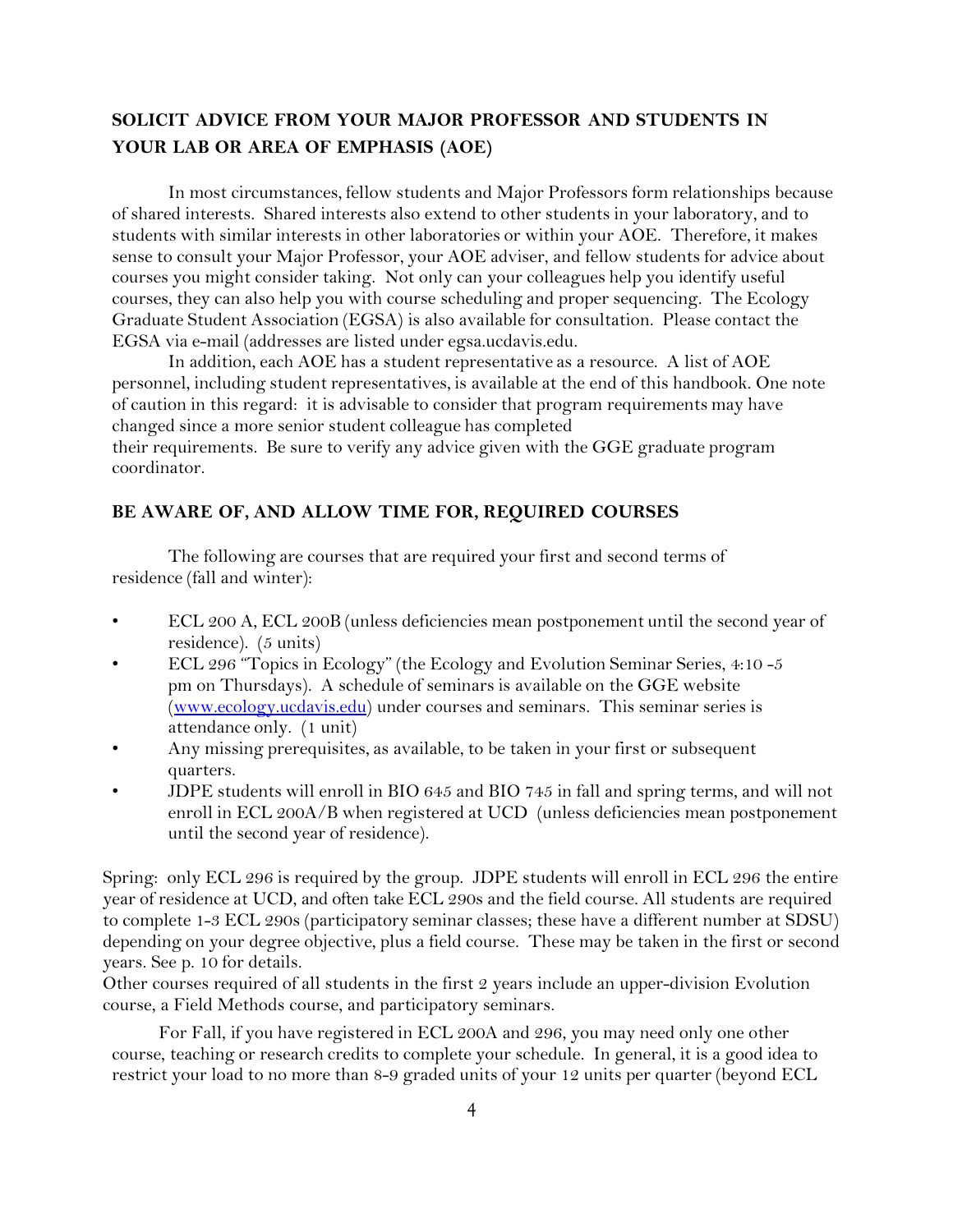296, research units - 299's, and any ECL 290's you may elect). Graduate students must enroll in at least12 units of coursework, but may register for up to 16 units in total that may be a combination of up to 12 units of graduate courses, plus undergraduate units and research units.

**Don't forget - you must enroll in a minimum of 12 units to be considered a full-time student**. Be sure to meet this requirement! If you are not considered a full- time student it will affect your eligibility for university employment and fellowships. If after enrolling in regular courses and seminars, you find that you still do not have 12 units you should complete your schedule with research units. Graduate students enroll in research units (299's) through their Major Professors' home department. Please contact the individual department staff person that deals with courses for the proper section and CRN (course registration number) for your Major Professor. Please note that 299 CRN's change each quarter and you will need to repeat this process each term.

If you enroll in research units (299's) be sure that you discuss research expectations with your Major Professor prior to starting the quarter.

## **WHAT YOU MUSTDO VERSUS WHAT YOU SHOULDBE DOING**

The preceding sections describe what you are required to do in your first year. Your GC will help you decide what courses will be required during your first two years. After completing these requirements, participation in courses and seminars is up to you. Although it is not always helpful to your progress to take regular classes routinely throughout your graduate career, attending seminars can be of immense value. Acting as a professional scientist entails being able to discuss general topics in ecology with your colleagues and being up to date on recent advances in your field. The Ecology and Evolution Seminar Series (ECL 296, Thursday, 4:10) is an outstanding way to stay current as well as gain experience with seeing how others present themselves as scientists. Each year this seminar invites  $\sim$  25 leading ecologists from around the world. It is well worth your time to attend their seminars. For those speakers that are in your sub-discipline, contact the speaker host and sign up to talk to them, or go to the graduate student lunch. This is an excellent opportunity to develop contacts. Please register for ECL 296 if you will be attending the series. Other resources are reading and discussion seminars that are integral to your professional development. The GGE requires that you take three quarters of ECL 290, student participatory seminars, for the PhD and one for the MS. In practice, however, most academic ecologists will engage in a weekly topical discussion group throughout their careers. Finally, requirementsforce you to get involved. It is up to you to stay involved to make the most of your graduate education and professional development as a scientist.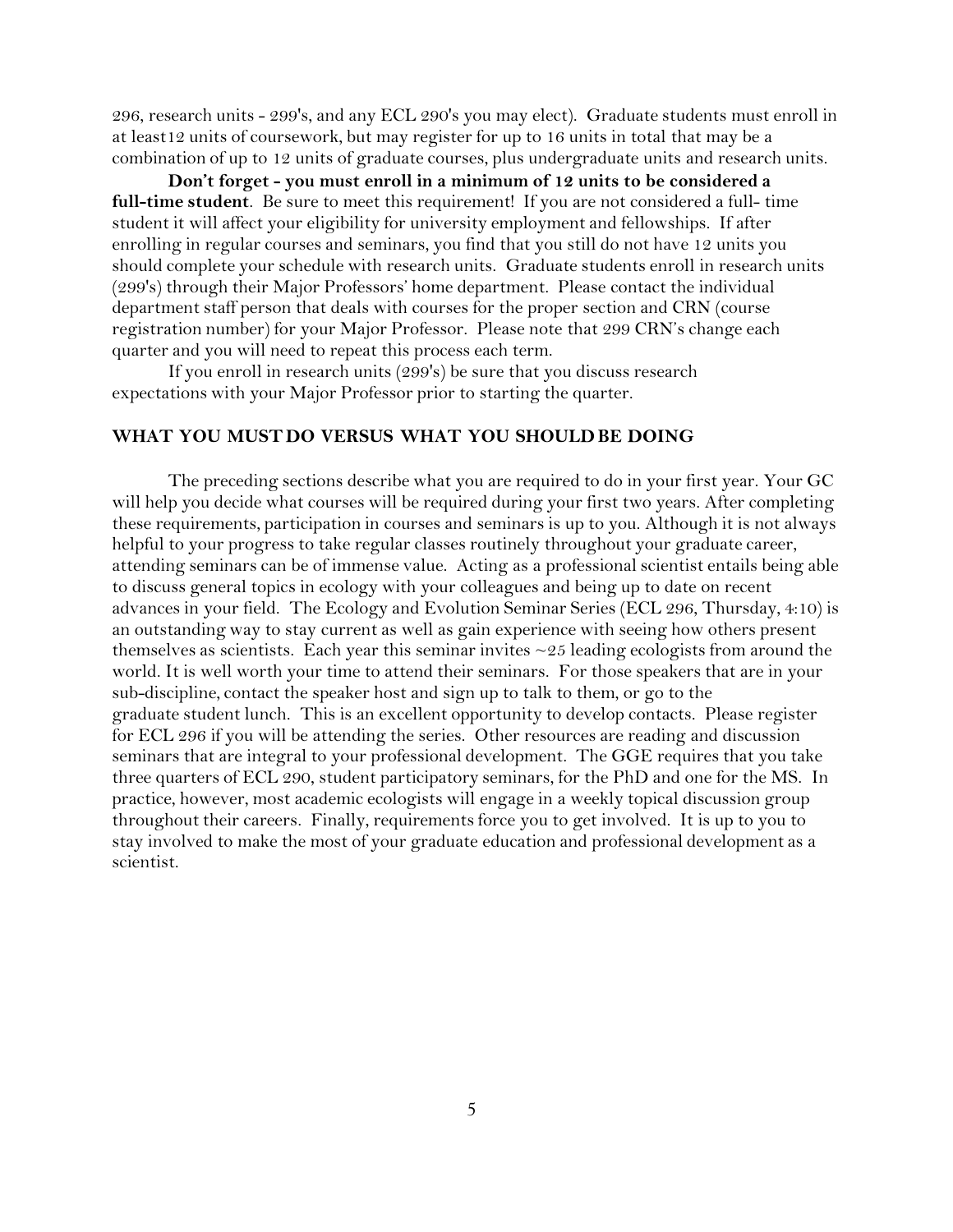## **SATISFACTORY/UNSATISFACTORY GRADING POLICY**:

GGE students are allowed to take ONE course per quarter on an S/U basis, but there are restrictions on which courses can be taken for an S/U grade. A course may be taken S/U if it is intended to broaden the educational experience, and if:

- It is NOT a GGE or AOE required course and/or entrance deficiency listed on your GC form;
- It is NOT an ecology course;
- It does not relate directly to the program or area of research for the degree;
- It is approved by the Guidance Committee
- If it approved by the Dean of Graduate Studies
- $\bullet$  If only an S/U grading option is available for the course
- Ph.D. students who have advanced to Candidacy may take any course S/U

A petition to take a course using the S/U grading option must be approved by the GGE Chair/Adviser before classes start. Only under exceptional circumstances will students be allowed to change to S/U after the  $10^{th}$  day of instruction. (The GGE Chair/Adviser will follow the same Graduate Studies policy for approving a late drop.)

## **THE GUIDANCE COMMITTEE (GC): PLANNING YOUR CURRICULUM FOR FUTURE REGISTRATION:**

# **ASSEMBLE YOUR GUIDANCE COMMITTEE AND MEET WITH THEM AS QUICKLY AS POSSIBLE, AND NO LATER THAN THE END OF YOUR FIRST QUARTER OF RESIDENCE. Deadline is December 18, 2015.**

The GC has primary responsibility for assisting you with curriculum planning. After you meet with your GC to establish your course work plan, the completed GC report is your official GGE course work requirements, which you must complete before you can take the oral qualifying examination (PhD), after which you formally advance to candidacy. Additional details on this topic follow.

## **FUNCTIONS AND REPORTS OF THE GC**

Your GC is charged with analyzing your record and interests. Based on this analysis and the course work requirements of the GGE and your AOE, the committee specifies the required and recommended course work that will form your program of study. Once approved by the Chair of the GGE (hereafter Group Chair), the GC report is filed with the GGE. Course work must be completed before you can take your oral qualifying examination (PhD students only) and then advance to candidacy. MS students may advance to candidacy prior to completing course work.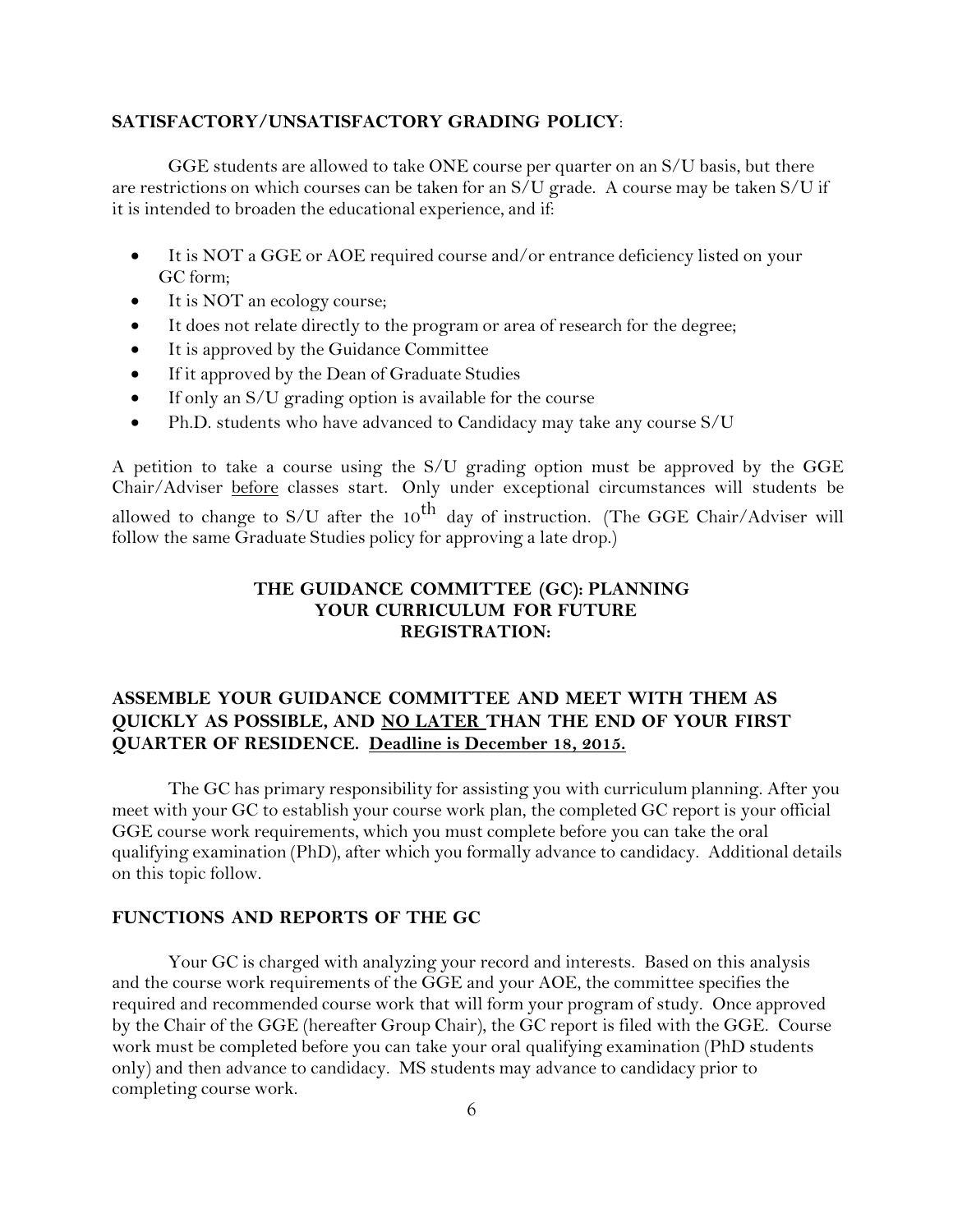It is useful to regard the first report of the GC as an initial report that can be altered later since early course work may sharpen your focus and eventually lead to changes in your course work requirements. However, because we check your GC report as part of the process of advancement to candidacy for the MS student, and prior to taking the qualifying examination for the PhD, **you are required to file a record of all changes in your GC report** if and when the committee agrees to change them. In the event that this becomes necessary check with the GGE office for the correct procedure.

**NOTE:** Meet with your GC as a group. In recent years, some students have filed reports by getting individual signatures without the GC ever having met. This is not to your benefit: please be sure to meet with your committee as a group before filing the GC report. If you have problems in getting your committee assembled, please ask your Major Professor for assistance. **Important reminder: The GC cannot waive or substitute entrance requirements!**

## **FORMATION OF THE GUIDANCE COMMITTEE**

The following is the composition of the Guidance Committee:

#### **MS Students (Plan I and II):**

Chair = Major Professor Adviser = AOE Adviser

### **PhD Students:**

Chair = Major Professor Adviser = AOE Adviser

GC Member = a GGE faculty member of your choosing in consultation with your Major Professor. This should be someone who is familiar with your field of interest.

### **JDPE Students:**

Chair = Major Professor

Adviser = AOE Adviser

GC Member = a GGE faculty member who will also serve as your UC Davis host the year you are registered at the Davis campus. This should be someone who is familiar with your field of interest.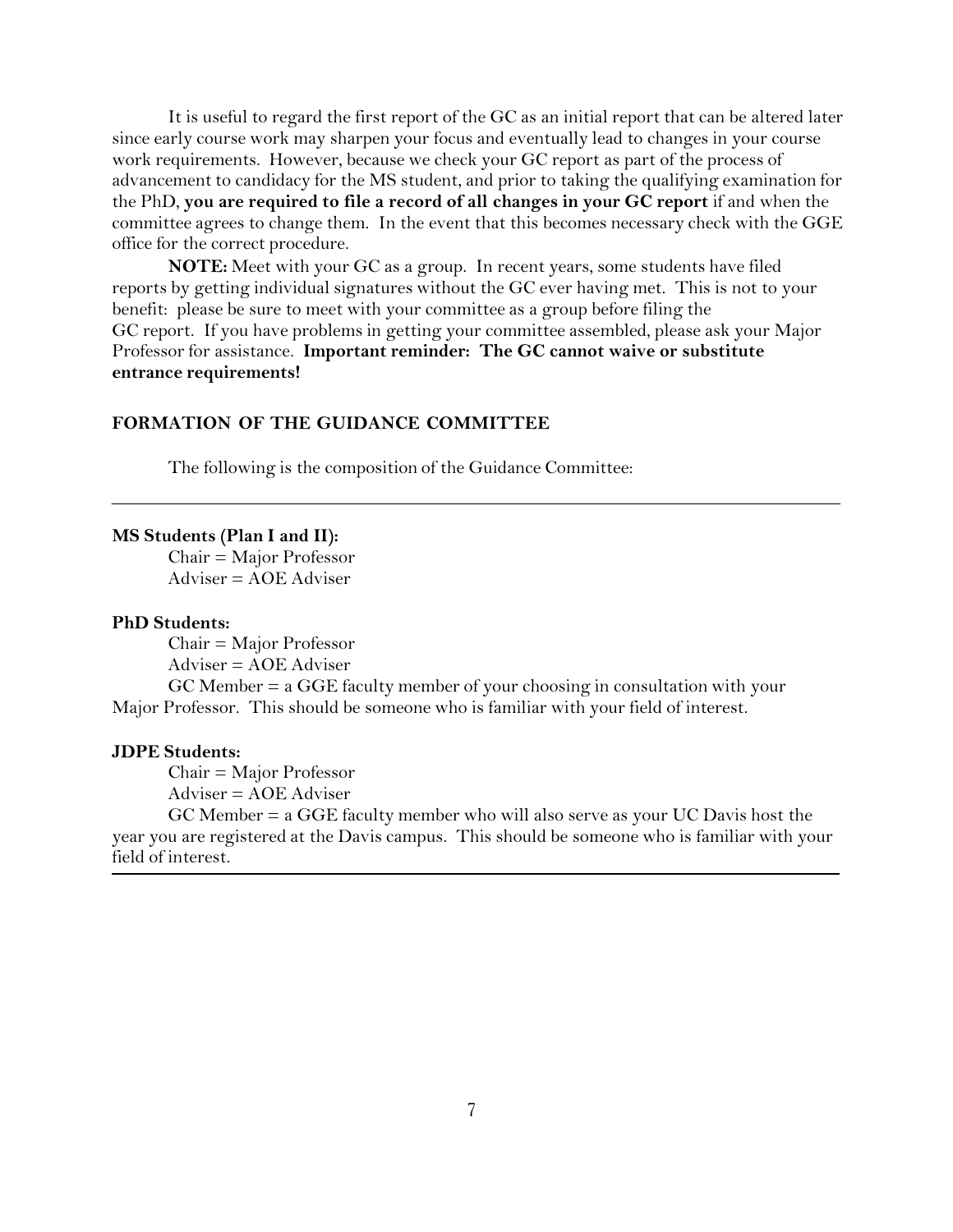# **PROGRAM REQUIREMENTS MORE OF WHAT YOU CAN AND CANNOT DO, BUT MOSTLY WHAT YOU NEED TO DO**

Details of program requirements for the program and the Area of Emphasis (AOE) that you were admitted to can be found on the GGE webpage; the latter should be listed on your GC form under AOE requirements. Additional important details are outlined as reminders.

## **OVERALL UNIT REQUIREMENTS**

MS Plan I requires completion of 30 units: 1.) a combination of upper division undergraduate (100 series); 2.) graduate level (200 series); and 3.) submission of a thesis. At least 12 of the 30 units must be graduate work in ecology or related discipline.

MS Plan II requires completion of 36 units of upper division undergraduate and graduate level courses, as well as satisfactory performance on a comprehensive final oral examination. At least 18 of the 36 units must be graduate level course work in ecology or related discipline. No more than 9 units of research credit (299 courses) may be counted toward the unit requirement for Plan II. Students who were in a UCD undergraduate program prior to entering the MS program in the GGE may use

previous course work to fulfill course work requirements. However, they may not use these courses to fulfill the UCD unit requirement.

The PhD degree does not have a minimum unit requirement other than the units associated with the required course work as determined by the GC. Required course work will also include any AOE course requirements and other courses to prepare you to successfully defend examination topics for the PhD qualifying examination.

All course work must be taken for a letter grade, unless a letter grade is not an option for the course.

## **COURSEWORK THAT MAY BE SATISFIED ELSEWHERE**

There are certain courses that may be completed prior to enrolling at UC Davis, *e.g*., the evolution and/or field course requirement, as well as the entrance requirements. If a course is not clearly labeled with the specific course titles used at UCD or SDSU, you will be asked to provide documentation to show that the course you've taken in fact fulfills the requirement. If this applies to you, please check with the GGE graduate program coordinator for details. With your committee's approval, upper division undergraduate courses or graduate courses taken elsewhere may be used for AOE requirements.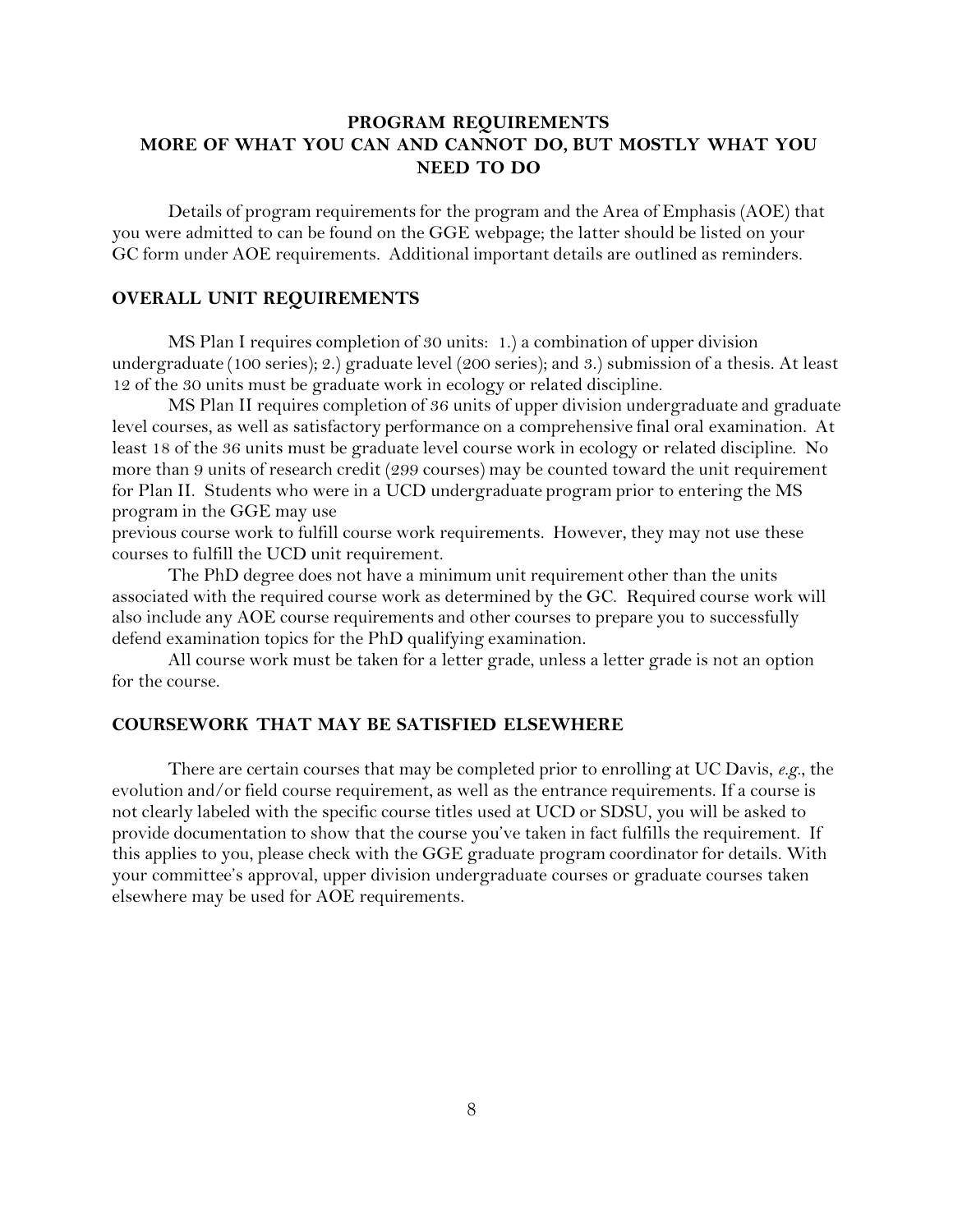## **MEETING THE ECL 290 REQUIREMENT**

An Ecology 290 is a student participatory seminar. Each ECL 290 is usually organized by a GGE faculty member based on a specific topic which must be ecological. In addition, students must make at least one presentation during the course of the seminar. Each presentation must be at least 25 minutes in length to receive credit. ECL 290 seminars should be chosen for breadth and not limited to topics related to your area of research.

- √ MS students must take one ECL 290
- √ PhD students must take three ECL 290's

A number of Ecology 290 seminars are offered each term. A list of ECL 290's for each term can be found on the GGE webpage: http://ecology.ucdavis.edu

There may be other ECL 290's organized after the start of the quarter. Be sure to monitor the list server or the Ecology webpage for updates. For subsequent quarters, the schedule is available the first week of the quarter.

**Other departmental 290 seminars are not allowed for ECL 290 credit, you must take ECL 290's**. If there is a 290 being offered by another graduate program, but led by a GGE faculty member, the faculty member may request that it be cross-listed as an ECL 290. The faculty member/instructor must request approval of the seminar prior to the term starting, and the seminar must conform to the content and structure of an ECL 290 in order to be approved.

JDPE students may complete one pre-approved 290 seminar at SDSU and these will also be listed on the GGE website. **Post approval of a seminar is not allowed**, and the requirements for format and content are the same as an ECL 290.

### **FIELD COURSE REQUIREMENT**

The field course requirement may be met in advance of starting the Ecology program. The field course requirement may be met by any of the following, as long as the essential component of learning to perform field studies is fulfilled:

- $\sqrt{\ }$  Special study or individual research course (such as an OTS course)
- $\sqrt{\phantom{a}}$  Previous MS thesis research (for PhD students only)
- √ During employment or an internship in an agency or firm (a justification or explanation should be attached to the GC outlining how this previous experience fulfills the requirement and should be compared to ECL 225)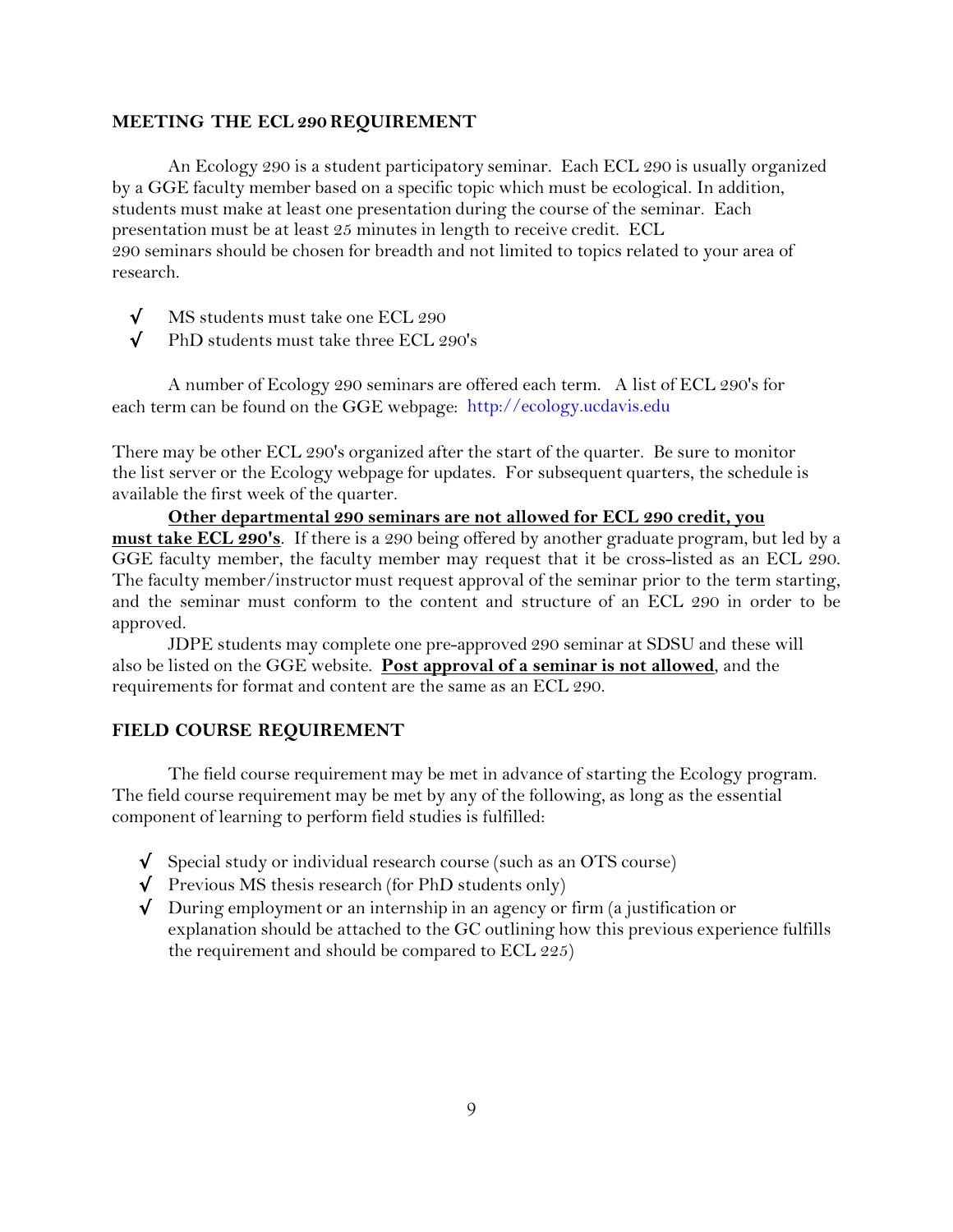### $\sqrt{\phantom{a}}$  Field course, for instance ECL 225

The requirement for a field course can be met in several ways. The essential consideration is that a course used to meet this requirement must have included actual field experience: the student must collect data independently or as part of a group and create a report of the results of a study undertaken to examine the structure, dynamics, or behavior of a natural ecological system. The requirement can be met as part of a special study course or individual research course that contains the essential component, as part of employment or an internship in an agency or firm, or in one or more regular courses that include field work, including summer field station courses. Any experience not containing the essential component as specified will not be considered as meeting the requirement. Please note that courses taken that include field trips do not necessarily meet this requirement. If you feel that you have satisfied this requirement in a non-classroom setting, please attach an explanation to your GC form outlining your request.

## **CHOOSING EXAMINATION TOPICS**

All degrees requiring an oral examination (MS Plan II and PhD) have two mandatory subjects for the examination: "Principles of Ecology" and "Research Methods/Quantitative Skills". Although the first is based primarily on ECL 200 A and B or BIO 645 and BIO 745, it represents a comprehensive area that assumes a broad knowledge of Ecology. The second often correspondsto statistics, but may cover a range of quantitative and experimental methods that are appropriate to your research specialization.

MS Plan II students have one elective examination topic area, and PhD qualifying examinationsinclude three. The topic areas selected should be relatively broad. The topic areas should be chosen carefully with the assistance of your GC, and must be approved by the Group Chair. Many students define their areas too narrowly with the expectation that the choice corresponds to the thesis or dissertation research. These areas should reflect your expertise in general areas related to your research (e.g., plant ecology for plant ecologists, and perhaps for landscape ecologists as well; population ecology rather than population viability analysis for a conservation biology student). They should cover broad areas relevant to the program and your AOE, and should not be narrowly focused on the thesis, dissertation topic, or area of special interest. Consult the document for this purpose entitled "Guidelines for Preparation and Taking Qualifying and Masters Plan II Examinationsin the Graduate Group in Ecology" which can be found on the Ecology webpage. Oral examination committees consist of three faculty members for MS Plan II and five for the PhD; the Chair and Research Methods examiners must be GGE members.

If you receive a "low pass" or "marginal pass" on the final examinationsfor ECL 200A and B or BIO 645 and BIO 745, please make sure that you discuss this with the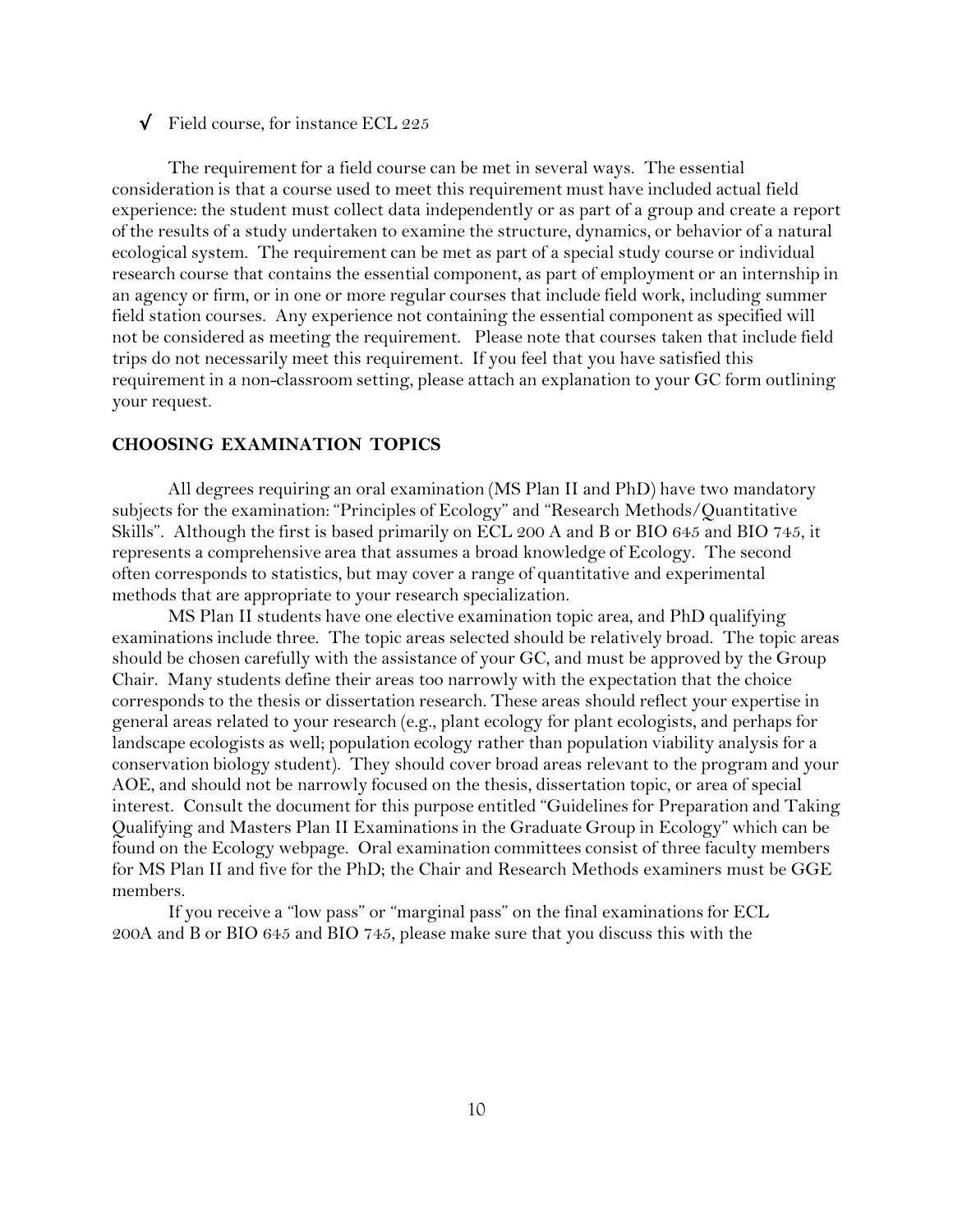instructors, as appropriate. Failure to pass the final exams will require remedial work and reexamination prior to taking the qualifying examination.

Oral examination topics must follow the elective areas identified and approved on the GC report. Should a change to the examination topics become necessary, you will need to seek approval from your GC and the GGE Chair/Adviserin advance of submitting the GGE petition to take the oral examination.

## **ADVANCING TO CANDIDACY**

Prompt advancement to candidacy is very important, and delays must be justified (e.g., unavoidable scheduling conflicts, strong personal reasons, part time status).

## **MS Plan I (Thesis) and Plan II (Final Oral Examination):**

The petition to advance to candidacy can be printed from the following website: <http://gradstudies.ucdavis.edu/forms/>

**MS:** If you are an MS student, you should advance to candidacy when at least half of your course work for the degree has been completed (usually by the end of the first academic year). Your GC will also assist you in selecting the members for your thesis or MS final examination committee. Your major professor is **always** the Chair of either of these committees. The remaining two members are chosen with the consent of your GC. Once you advance to candidacy, the GC is automatically dissolved.

**PhD:** When you have completed your course work (normally by the end of the second year, you file the formal petition to take the PhD qualifying examination. The petition officially nominates the members of your qualifying examination committee, and the members are approved by the Group Chair and the Office of Graduate Studies. The necessary GGE petition can be obtained from the GGE office. Guidelines concerning the composition and procedures for the examination are enclosed in your orientation packet and are also available on the Ecology webpage. Your Major Professor cannot serve on your qualifying examination committee (a difference from the MS final examination). You should also consult with your GC in selecting a dissertation committee. Your Major Professor always serves as the Chair of your dissertation committee. Once you have advanced to candidacy, the GC is automatically dissolved.

**JDPE:** All of the above for the PhD. Your UCD research host may not serve on your examination committee. The examination committee must have two GGE members from each campus.

Only *one member* may be nominated from outside the GGE faculty membership to serve on any of the committees mentioned above. A proposed member who is not faculty with the Academic Senate must have a Lecturer, Adjunct Professor or equivalent appointment if from UC Davis, and an external member requires approval of the Dean of Graduate Studies with additional required documentation (a petition plus a Ph.D. and CV showing peer-reviewed publications in the topic area). Please check with the GGE office for further details of these requirements. If you have sought and received advice from additional people outside the GGE faculty, you may want to consider adding them as an extra member of your thesis/dissertation committee.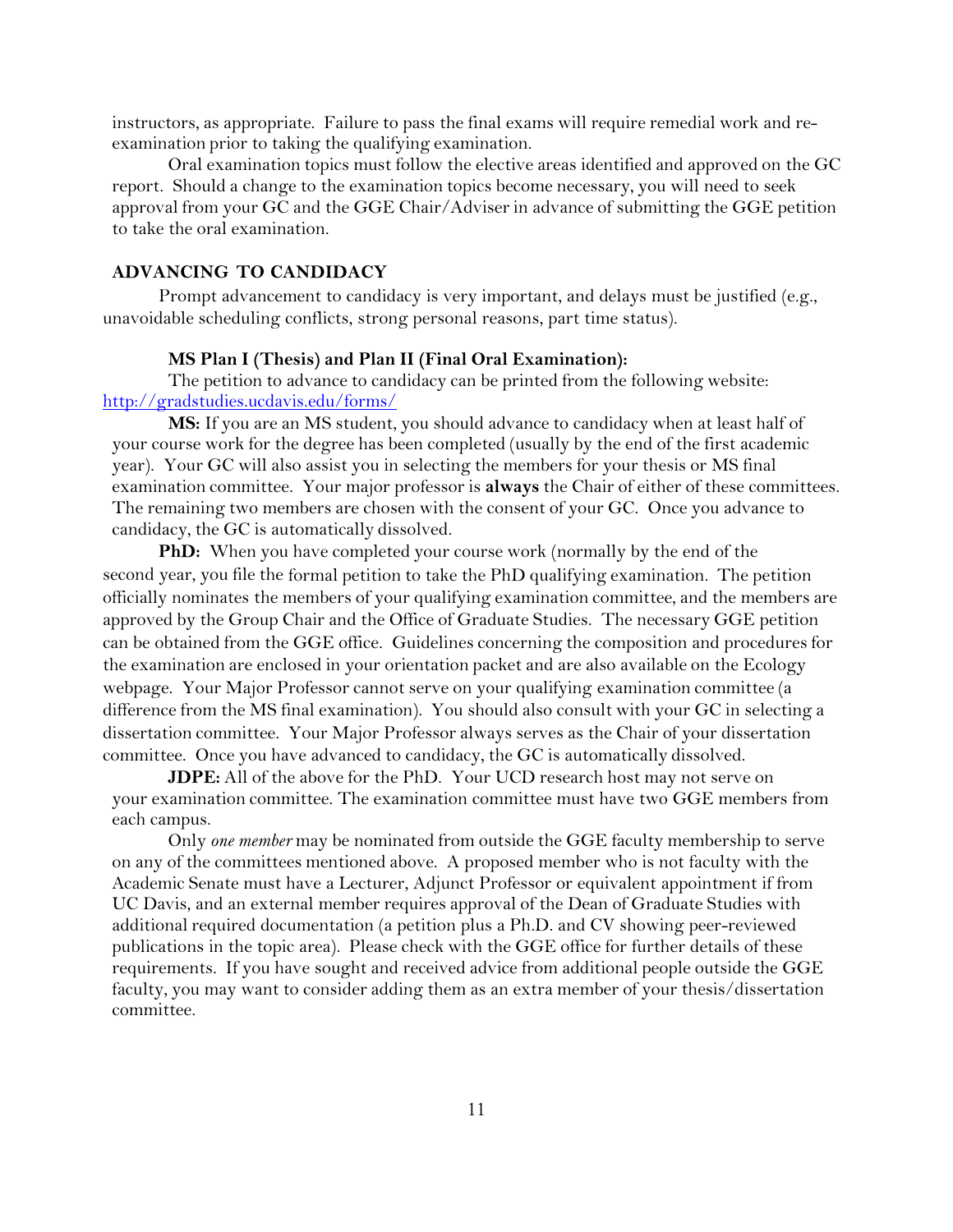### **YEARLY PROGRESS REPORTS**

The Dean of Graduate Studies **requires** that graduate students be evaluated annually for progress toward the degree. Graduate students are responsible for taking the leadership in completing this yearly evaluation, so you should initiate it and obtain the approval of your GC or appropriate committee (see below). The evaluation will usually be requested during the spring quarter each year, and **must** be turned in to the GGE office by the deadline. Generally, if your grades are satisfactory, you are meeting required benchmarks by each deadline (see the timelines provided below), and you are making progress with your research (if applicable), your GC will give you a satisfactory progress report. If a progress report is not received in a timely fashion the GGE may file an unsatisfactory progress report with the Dean of Graduate Studies.

You will remain in good standing as long as your cumulative GPA remains above 3.0 on a 4 point scale. If your GPA is less than 3.0 in any quarter, you will be placed on academic probation by the Office of the University Registrar. If your overall GPA falls below 3.0 you will not be eligible to advance to candidacy and this may affect your eligibility for University employment or fellowship support. In addition, if you are a full-time student, failure to complete 12 units each quarter will lead to an unsatisfactory "minimum progress" designation. Finally, be careful about accumulating incomplete (I) grades. These automatically convert to an "F" grade after one academic year. Students who accumulate more than 8 units of "I" and/or "U" grades will also be placed on academic probation. If personal issues affect or are likely to affect your progress, please see the GGE program coordinator and/or your major professor ASAP to discuss options for protecting your academic record.

As part of the yearly progress report process we highly recommend that you schedule an annual consultation with your Major Professor to discuss your funding for the following academic year. You will complete a progress report form and also a funding form each year. The forms must be completed and turned in as part of your permanent file.

In addition, the GGE office conducts an annual evaluation of your progress towards completing requirements for your degree which is completed at the same time. To get a sense for what will be evaluated, a list of appropriate benchmarks are listed below:

## **Checklist of Program Requirements:**

**MS Students Plan I and II:** MS Plan I students must complete 30 units, MS Plan II must complete 36 units of course work.

- $\sqrt{\frac{1}{\pi}}$  Year 1: Submit the plan to satisfy existing entrance deficiencies by October 30<sup>th</sup>.
	- $\div$  Complete an approved Guidance Committee Form by December 18
	- Spring of Year 1 or fall of Year 2: File for Advancement to Candidacy
	- Spring of Year 2: MS Plan II students should be taking the final exam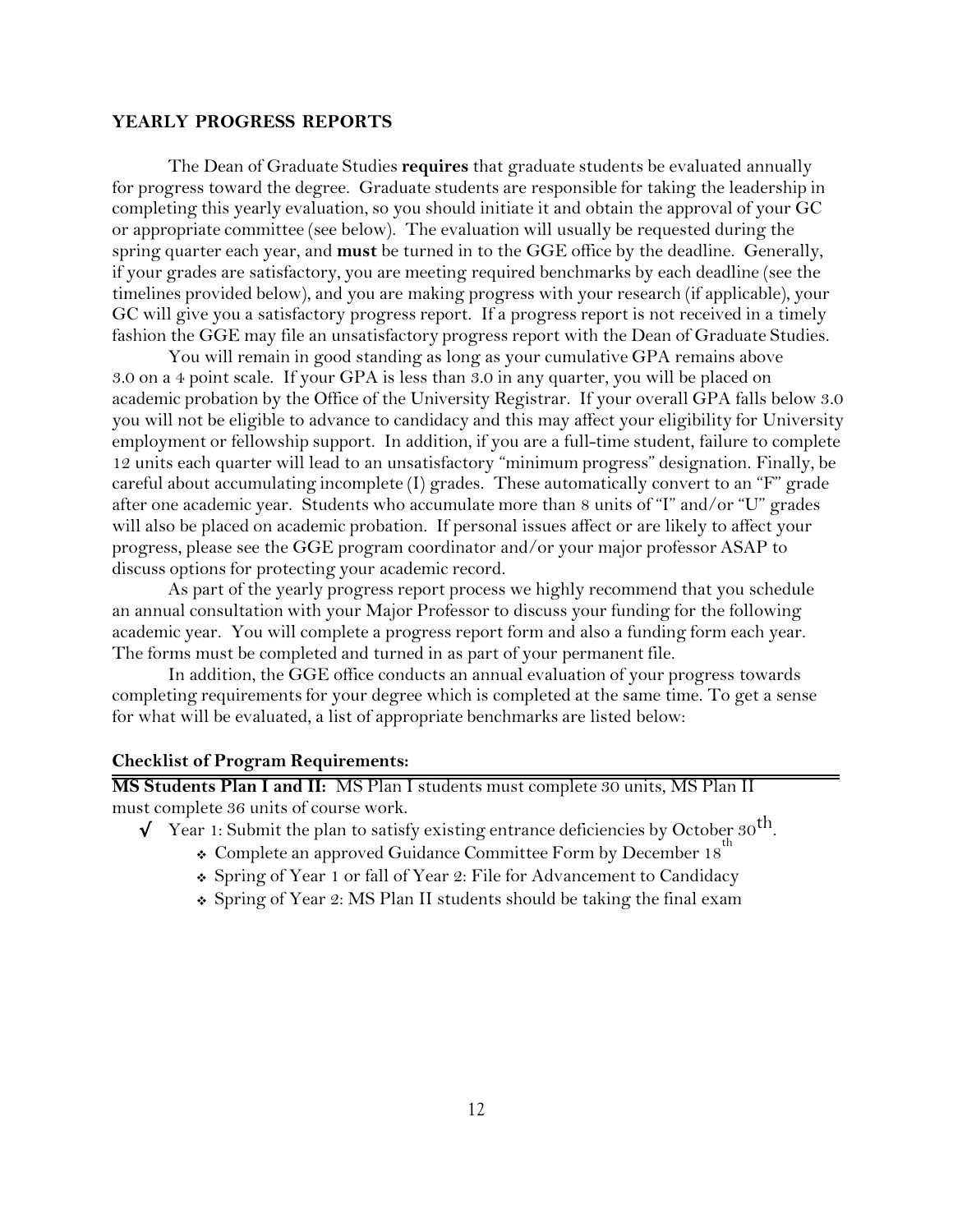- Spring of Year 3: MS Plan I students should be nearing completion of the thesis
- MS students should be graduated by summer of Year 3.

## **PhD and JDPE Students:**

- $\sqrt{\phantom{a}$  *Year 1:* Submit the plan to satisfy existing entrance deficiencies by October 30<sup>th</sup>. Complete an approved Guidance Committee Form December by 18 th
- $\sqrt{\phantom{a}}$  By the end of spring of *Year 2*: course work requirements should be completed
- √ Early in Fall of *Year 3*: file to take the oral qualifying examination, no later than 60 days prior to proposed examination date, being sure to follow the qualifying examination guidelines/deadlines
- √ Winter of *Year 3*: take the qualifying examination, and advance to candidacy
- $\sqrt{\phantom{a}}$  Within six months of passing the qualifying examination, students must submit a dissertation proposal that has been finalized with the dissertation committee and signed by them to the GGE office for approval
- √ *Year 5*: PhD students should be nearing completion of the dissertation
- √ PhD students should be graduated no later than spring of *Year 6.*
- √ Complete Exit Seminar prior to submitting dissertation to Graduate Studies.

Your progress in meeting these requirements will be monitored. Should you not meet them, a "hold" on your future registration may be requested from the Office of Graduate Studies until the necessary requirements are completed.

## **THESIS, QUALIFYING EXAMINATION AND DISSERTATION COMMITTEES**

As you progress towards completion of your degree, other committees will succeed the GC. Students have been confused about which committee is in effect at what time, so an explanation of this process is provided below.

## **MS COMMITTEE**

After advancing to candidacy, the final oral examination or thesis committee is formed. The nomination of this committee is done on the candidacy application.

Your Major Professor is chair of the examination committee, and GC members may serve. The proposed committee must be approved by the Group Chair. MS examination committee members must be members of the GGE. After passing the examination or turning in an approved thesis, the MS student graduates. Three committee members are required for both Plan I and II.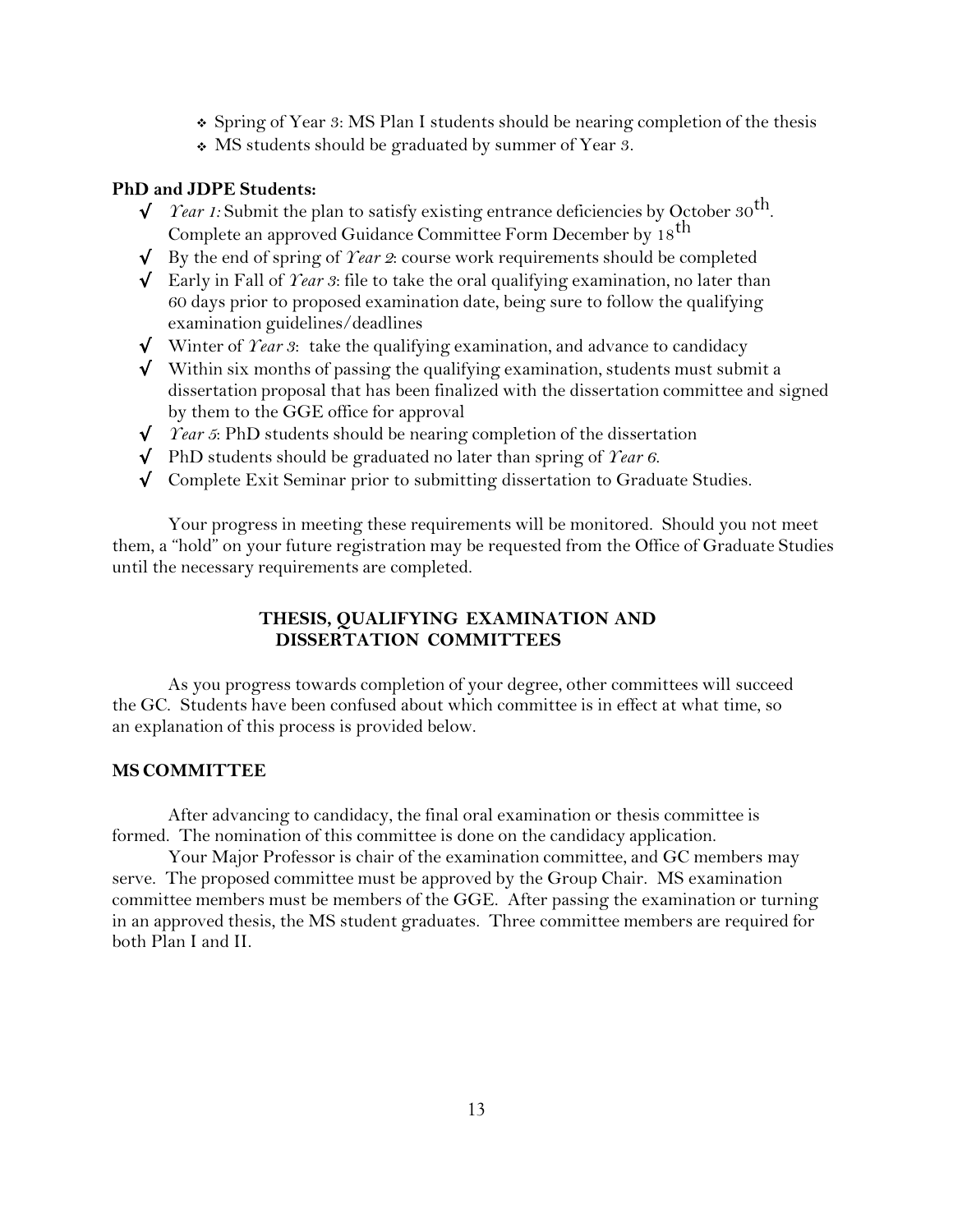## **PHD QUALIFYING EXAMINATION COMMITTEE**

After finishing all required course work, PhD students are required to take an oral qualifying examination. The Major Professor may not serve on this examination committee. Four of the other five members should be members of the GGE; exceptions to this rule must be approved by the GGE Executive Committee. Research Methods/Quantitative Skills examiners must be a GGE member. At least three members must be Academic Senate Faculty. The committee becomes official and the examination may be administered only after the Office of Graduate Studies approves it. You must be a registered student to take the examination. After passing the examination, the qualifying examination committee is dissolved. Instructions for taking the qualifying examination are included in your orientation packet and available on the GGE webpage. The petition may be obtained from the GGE office. JDPE students are not allowed to invite their UCD research host to serve on this committee. JDPE qualifying examination committees must include two SDSU JDPE faculty and two UC Davis GGE faculty.

Please **note that 60 days are required** to process the petition to take the qualifying examination. Failure to allow the necessary time will result in having to reschedule the exam date. It can also take a lot of time to schedule your committee into a mutually agreeable time slot and book a room. JDPE: the petition to advance to candidacy must be processed by both Universities, so please plan ahead. Begin this whole process early!

## **PHD DISSERTATION COMMITTEE**

After passing the oral qualifying examination, PhD students may advance to candidacy. The application to advance to candidacy is given to the student by the chair of the oral examination committee after successful completion of the examination. The application includes the formal nomination of the dissertation committee as submitted by the GC and approved by the Graduate Adviser (GGE Chair). The chair of the three-member dissertation committee is always your Major Professor. One member may be outside the Group, or even outside the University, subject to approval by the Graduate Adviser (GGE Chair) and Dean of Graduate Studies. If nominating a non- Academic Senate member, please submit a *Curriculum vitae* for the nominee and a Graduate Studies External Committee Membership Application which is available on the web:http://gradstudies.ucdavis.edu/current-students/forms-information

Justification for such a request would be for a reason such as: the prospective member is an expert in an area that is not represented by a UCD faculty member. The petition for external committee membership, CV and petition to Advance to Candidacy must all be turned in as a package to the GGE office. Final approval rests with the Dean of Graduate Studies. **Note:** You do not have to wait until you pass your qualifying examination to establish your research committee. The sooner you do this, the sooner they can help you plan your dissertation research.

JDPE students may invite their UCD research host to serve on their dissertation committee. The petition to advance to candidacy must be processed by both Universities, so please plan ahead.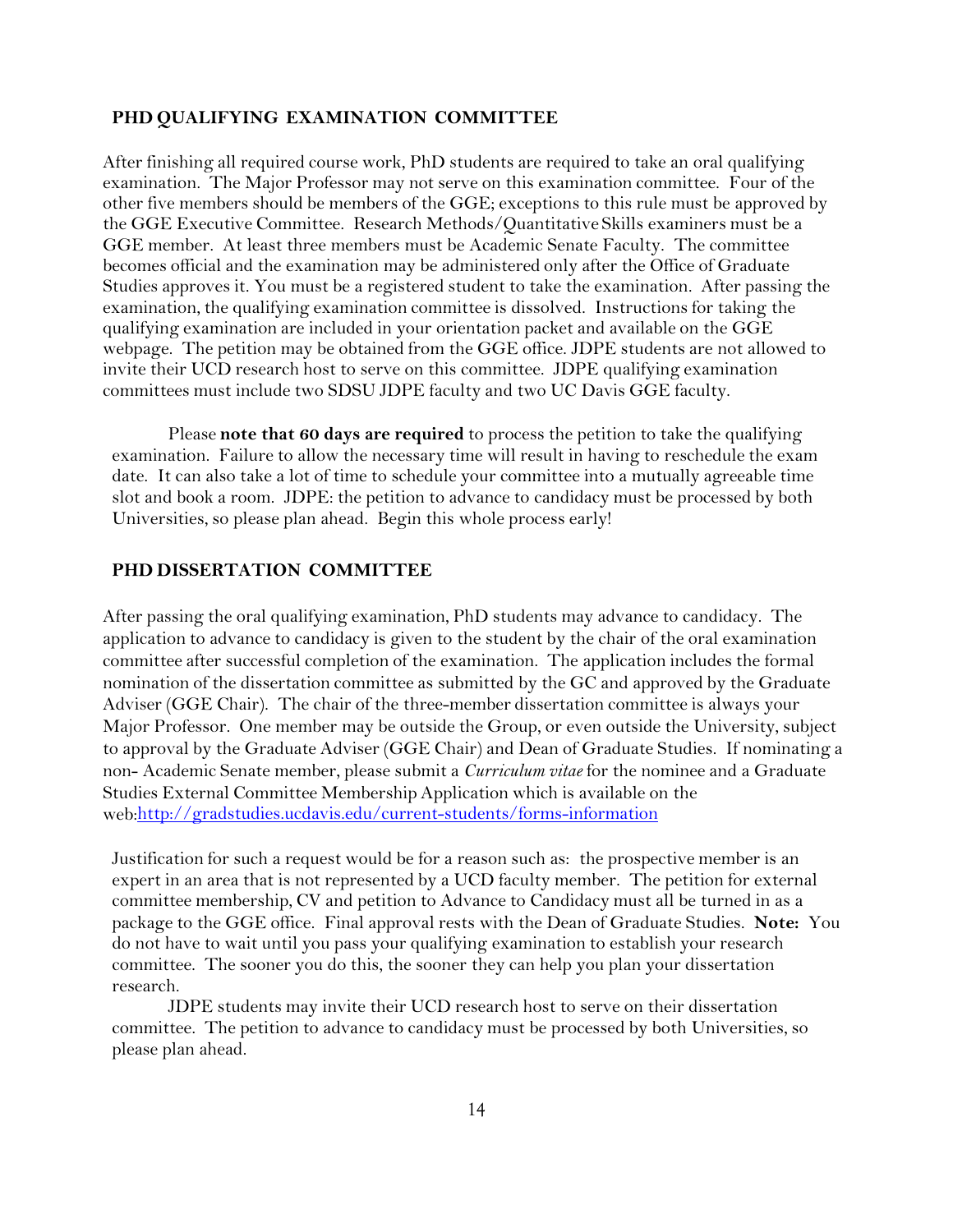#### **NORMATIVE TIME TO DEGREE**

The official "Time to Degree" for PhD students in Ecology is five years. The unofficial "Time to Degree" or average for a PhD is six years, and for MS Plan I (Thesis) is three years, for a Plan II (Exam) it is two years.

**Note:** Graduate Studies keeps track of students' time to degree, and how well students progress in the program. Benchmarks are used, such as advancing to candidacy to monitor a programs' success in this area. This information is used in determining "program quality" and funding. In addition, your progress will affect your eligibility for UCD employment and GGE block grant eligibility.

### **FILING FEE STATUS (FF)**

Filing Fee status means that a student has completed **all** program and University requirements including course work, qualifying examination, collection and analysis of data. This status substantially reduces costs. A student may file for this status when they are writing the final draft of the thesis or dissertation and **they no longer need or use any University services**. The dissertation chair must certify that it is appropriate for the student to file for Filing Fee status, which requires that a final draft be submitted to the dissertation committee. This decision should not be taken lightly; your University employment eligibility will also be affected. You will be allowed to work for the University only one quarter after enrolling in Filing Fee status. The Graduate Studies limit for FF status is one quarter.

Because the policies and procedures for these rules, regulations and limitations may change and/or be confusing please discuss this process with the GGE office if you decide to apply for FF status.

**Note:** Students may **NOT** apply for FF status if they are currently on, or returning from the Planned Educational Leave Program (PELP). Students must have an approved and appropriate student status to file the thesis, complete the MS oral examination, or file the dissertation. Filing Fee does not apply to JDPE students.

## *IN* **A***BSENTIA* **REGISTRATION**

UC Davis students who are conducting research outside of California for a full quarter or up to one year may register '*in absentia*', which provides a substantial fee reduction. Such students will pay just 15% of the combined educational and registration fees, however they must still pay full campus fees, health insurance, and non-resident tuition, if applicable. If you have an external fellowship and are eligible for *In Absentia*, please apply for this status because any extra tuition money from your funder benefits Graduate Studies, which uses it for student support.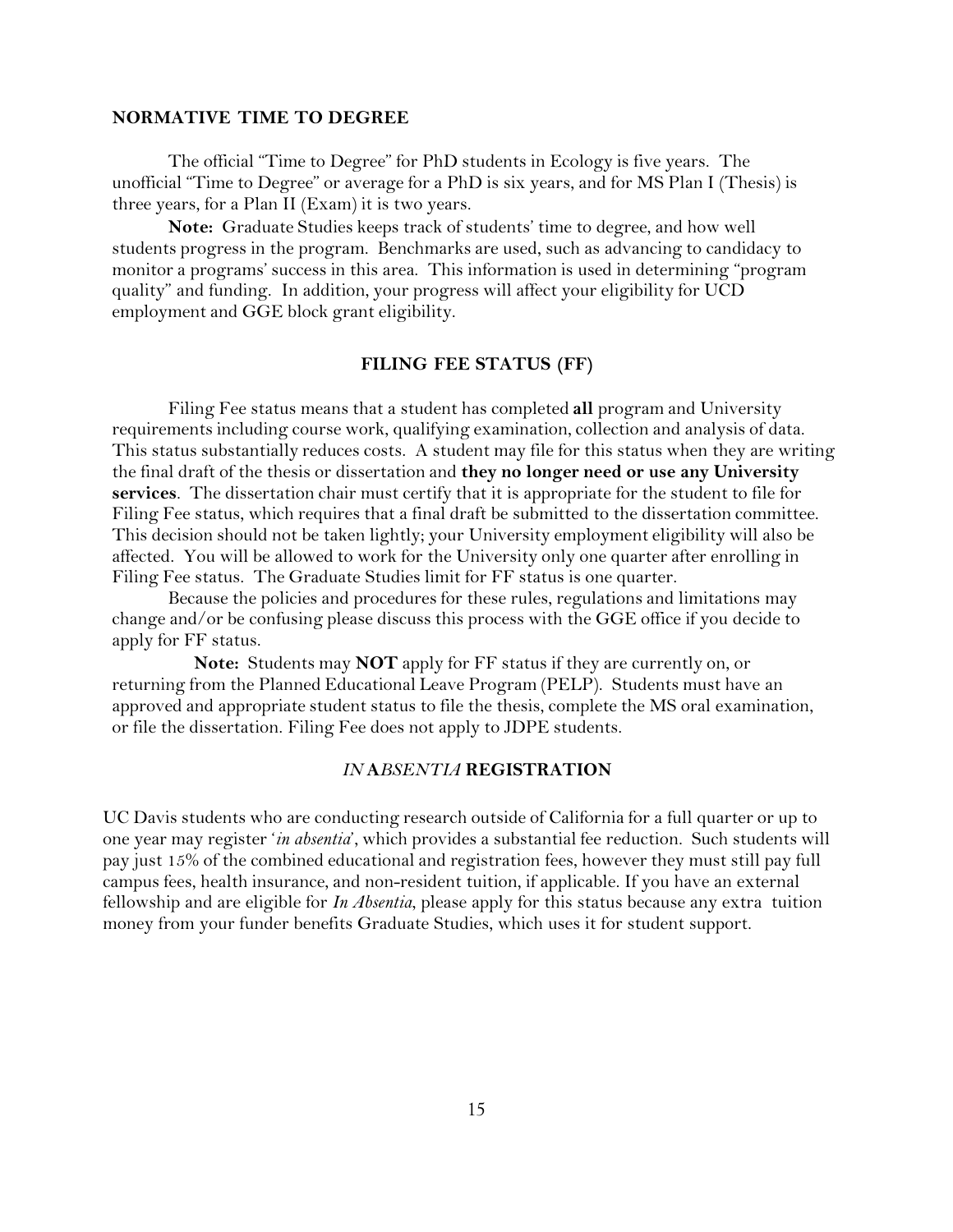# **Funding Information**

There are numerous sources of monetary support (stipend and research) for your time at UC Davis. Funding for JDPE students works differently and JDPE students should consult the Program Coordinator and Staff for details. The information is not located in a single location and you are encouraged to tap the following three primary resources:

- Discuss your financial situation with your Major Professor early and frankly. You and your Major Professor have agreed to work together to develop an appropriate program of study and support for you. Discuss what is expected from you and what help your Major Professor can provide.
- Discuss with senior students in the program what has worked for them. They are a rich source of information regarding funding possibilities.
- Use the web to find sources of support both at UCD and outside UCD.

Below we describe some of the sources of funding available at UCD.

# **Ecology Fellowship & UCD Fellowships**

## **\*\*\*Follow Directions or forfeit consideration\*\*\***

Each year the Graduate Group in Ecology receives an allocation of fellowship funds from the Office of Graduate Studies in the form of a "GGE Fellowship". The application deadline for the Ecology Fellowship is December 1st. Exceptions to the deadline will NOT be made. Late or incomplete applications will not be accepted. JDPE students are not eligible for UCD Fellowships and are supported primarily by SDSU.

Please note that the following Ecology application requirements:

- $\sqrt{GPA}$ : You must have a cumulative GPA of 3.50 at the end of fall quarter in the current year for fellowship consideration.
- $\sqrt{\phantom{a}}$  Fellowship application. Pay close attention to additional requirements if you are applying for a UCD fellowship that is discipline or research based. Answers to questions regarding specific conditions for these fellowships may be found on the Student Support section of the Office of Graduate Studies webpage.
- $\sqrt{\phantom{a}}$  A research proposal is required for all applications for funding.
- √ Three letters of recommendation. One must be from your major professor.
- √ Your academic record. Copies of your previous and UCD transcripts will be provided by the program..
- √ A *curriculum vitae*.
- √ If you are selected for a GGE Fellowship your Major Professor will be asked to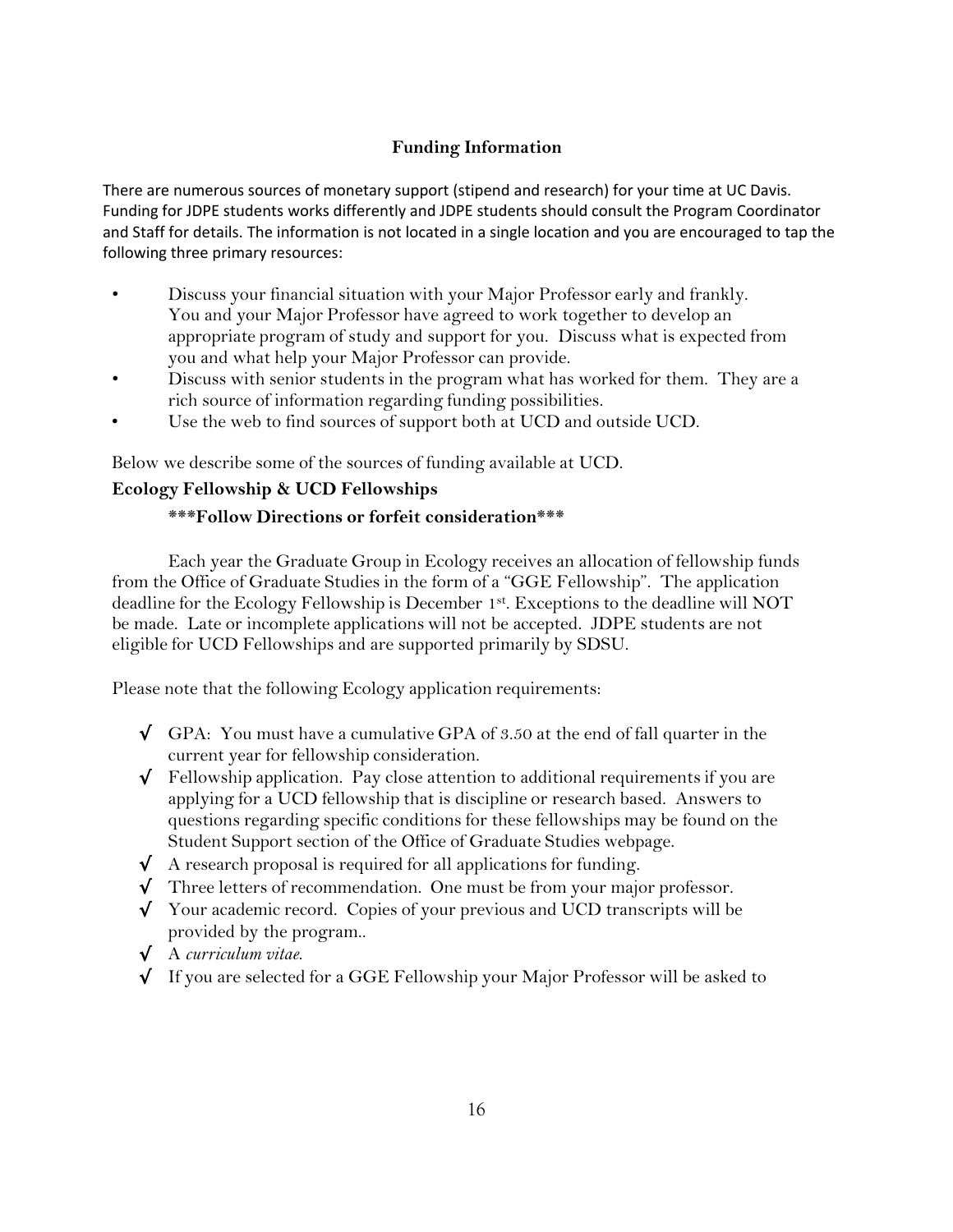match the award in the form of at least one quarter of support.

√ You must submit a FAFSA (Free Application for Federal Student Aid) in order for the University to process your fellowship should you be selected to receive an award. It is a good idea to submit the FAFSA regardless of the source of support you expect to receive.

## **Additional Information for International Students**

The GGE requires that you submit all of the materials listed above in order to be considered for a GGE Fellowship which also includes non-resident tuition fellowships. If these materials are not received, your application will be determined incomplete and will not be considered for fellowship support.

### **Additional Fellowship and Extramural Support Information**

A listing of University fellowships and extramural support can be found at the following website: http://gradstudies.ucdavis.edu/current-students/financial-support. GGE students have been successfully awarded these external fellowships:

- ▶ National Science Foundation
- Environmental Protection Agency (STAR)
- $\triangleright$  Ford Fellowship
- American Association of University Women
- $\triangleright$  Switzer Environmental Fellowships
- $\triangleright$  Nancy Foster Fellowship
- > Fulbright

### **Graduate Student Researcher**

Graduate student researcher positions are primarily provided by your Major Professor. However, these positions may be available through other faculty as well. You must be a full-time student (enrolled in 12 units), and be in academic good standing (minimum cumulative GPA of 3.00) to maintain employment eligibility. Information regarding academic appointment of students and post-doctoral researchers can be found (including salary information:

http://gradstudies.ucdavis.edu/employment/index.html

The Graduate Group in Ecology has elected to use the UC recommended default compensation plan. The Step that you are hired will be determined by your level of education and where you are in the program.

## **Teaching Assistantships**

The GGE does not hire teaching assistants. However, GGE students are hired by individual departments. A listing of these departments, contacts and deadlines are available here:  $h \text{ t t p}$ : //e c o l o g y . u c d a v i s . e d u . When you apply for a TA position, please let the GGE graduate program coordinator know what materials the department requires from your file and they will be provided. Apply early and often. Many deadlines fall in Winter or Spring of the previous academic year.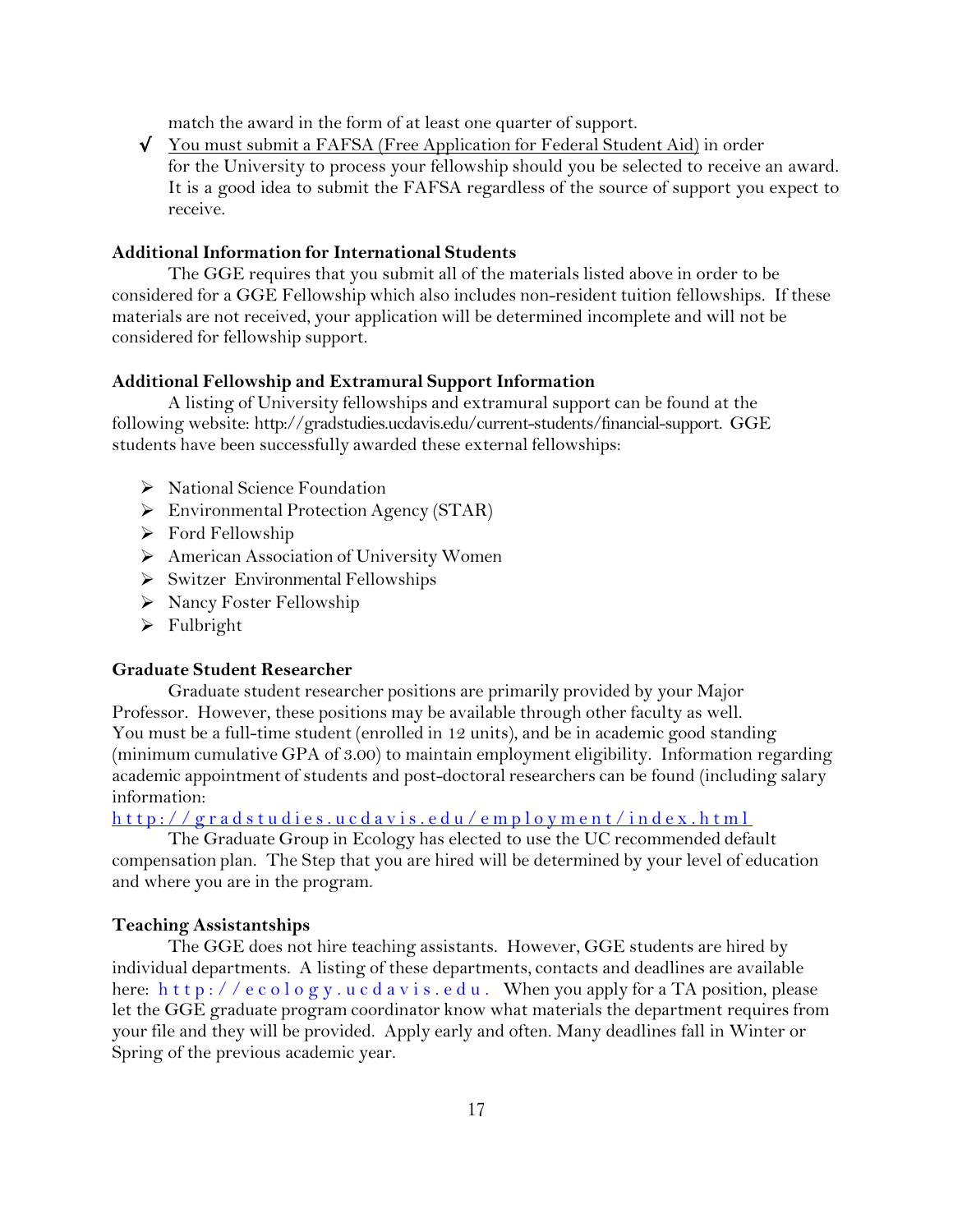### **Work-Study Graduate Student Researcher**

The GGE is allocated a limited "GGE Fellowship" of federal work-study funding each year. Work-study funding will fund a graduate student research position with either your Major Professor or another UCD faculty member for either a 25 or 50% appointment. This funding may be used for the fall, winter and spring quarters. Summer work-study is not allowed. This funding is considered financial aid and you must file a FAFSA (Free Application for Federal Student Aid) to be considered. To be awarded work-study funding you must do the following:

- √ Submit a FAFSA. <http://www.fafsa.ed.gov/>
- √ Have sufficient financial aid eligibility to be awarded work-study
- $\sqrt{\phantom{a}}$  Your Major Professor, or other hiring faculty member, must confirm and/or request the allocation in writing. E-mail is fine
- √ You must be a US Permanent Resident or Citizen to be eligible
- $\checkmark$  A call for work-study allocations will be sent to the faculty in the spring, the request for a work-study allocation must be made by a faculty member

Work-study funding covers 75% of the salary plus registration fees at Step I, the remaining 25% is covered by the hiring faculty member. Work-study funding will not cover nonresident tuition.

**Financial Aid:** <http://financialaid.ucdavis.edu/graduate/index.html> **or**  <http://financialaid.ucdavis.edu/graduate/Contact/gcontacts.html>

## **Funding to Support Your Research**

There are two UC Davis fellowships available to support your research: The Henry A. Jastro Research Fellowship and the Humanities Graduate Fellowship. The University Fellowship application includes the Humanities Graduate Research, and you can apply for this funding by the December 1<sup>st</sup> deadline by "checking the appropriate box". You may also indicate your interest in being considered for the Jastro research fellowship on the GGE Fellowship application. To be eligible you must be working with a faculty member who carries an appointment in the College of Agricultural and Environmental Science. There are an additional number of limited GGE fellowships for students whose major professors reside outside of CA&ES. Another source of information regarding support for teaching and research is: [http://research.ucdavis.edu/.](http://research.ucdavis.edu/)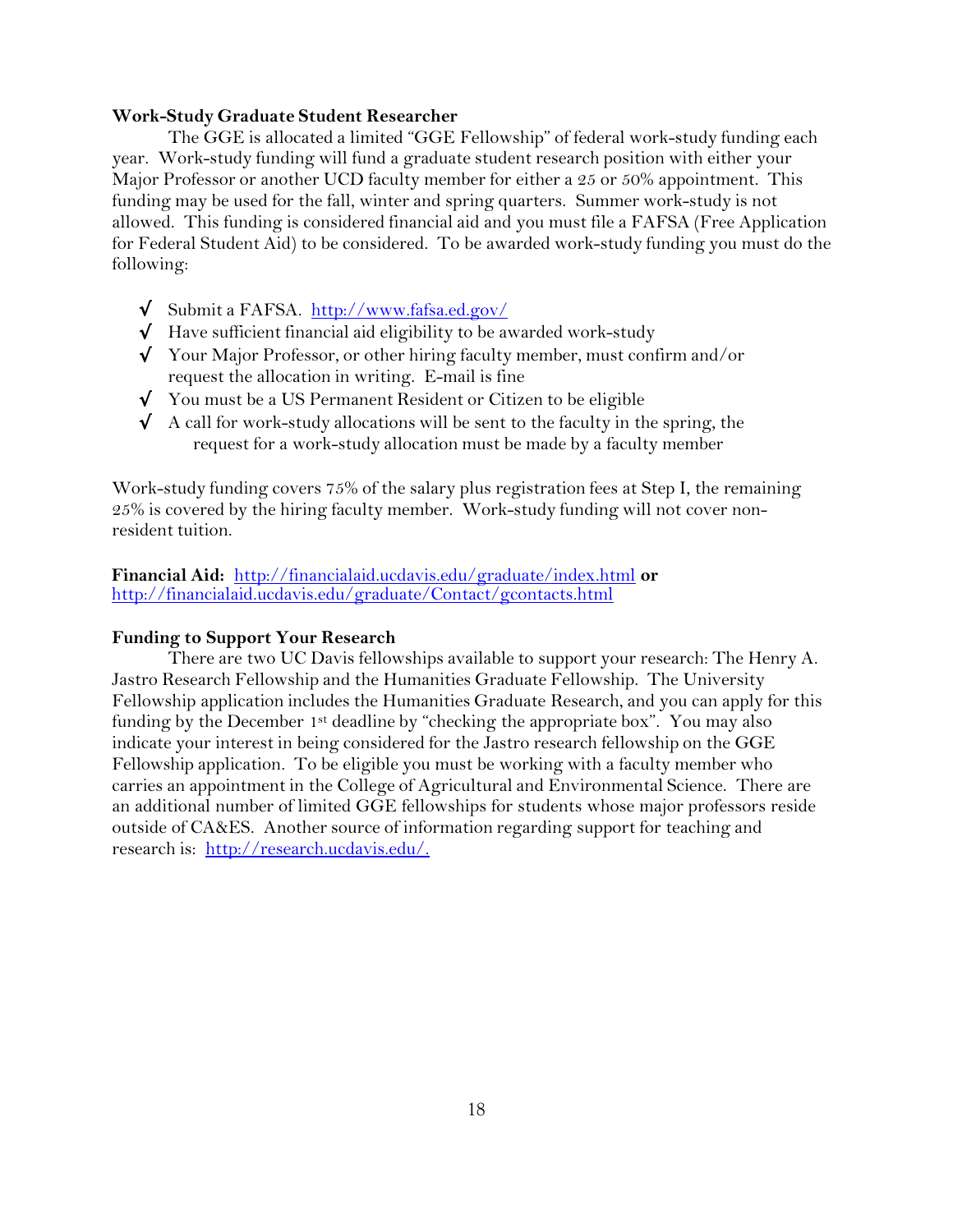## **Other Useful Information**

### **California Residency**

It is very important to pay early and close attention to requirements for establishing residency in California (for US citizens and permanent residents only). You are considered a non-California resident for a full calendar year (or more if you have not taken steps to establish residency). There is an opportunity to apply for reclassification to a California resident each term. Additional information can be found: [http://gradstudies.ucdavis.edu/current](http://gradstudies.ucdavis.edu/current-students/newly-admitted-students/ca-residence-tuition-fees)[students/newly-admitted-students/ca-residence-tuition-fees](http://gradstudies.ucdavis.edu/current-students/newly-admitted-students/ca-residence-tuition-fees) , or you can contact the Residency Deputy in the Office of the University Registrar.

International students are not eligible to file for California residency, and will always be considered non-residents. However out-of-state tuition waivers are available for international students who are past the first year and within normative time.

#### **Changing AOE's and Degree Objective**

Changing AOE's requires completion of a petition that can be obtained from the GGE office. Students are required to submit a brief statement of purpose that helps justify the AOE change and a letter of support from the Major Professor, along with the petition. Review and approval of the petition will be the responsibility of the AOE and GGE Chairs. Additional letters or information justifying the change in AOE may be requested. Students may submit an application to change from the MS to PhD degree option after completing at least two quarters in the program. Petitions from the PhD to MS may be submitted at any time. To change from the MS to the PhD, the following is required: a new statement of purpose outlining the PhD project you propose, a letter of support from your Major Professor that includes student funding information, and two additional letters of recommendation.

#### **Graduate Student Health Insurance Program (GSHIP)**

GSHIP fees are covered for any quarter in which you hold a fellowship, graduate student research position or teaching assistantship of 25% or greater. If you are on PELP or Filing Fee you should make arrangements to continue your health insurance coverage with the Student Health Center. Information regarding the Cowell Student Health Center can be found: [http://shcs.ucdavis.edu.](http://shcs.ucdavis.edu./) If you have outside health coverage you have the option to waive the student health insurance.

## **Graduate Student Leaves including for Maternity and Family; Child Care Support**

Regularly-enrolled UC Davis graduate students are eligible for paid maternity leave, family leave, some other kinds of leave, and monetary assistance for child care is available regardless of financial need. Please see this site for details: https://gradstudies.ucdavis.edu/currentstudents/employment/leave-accommodation

### **Graduate Student Associations: Campus: <http://gsa.ucdavis.edu/>**

Group: egsa.ucdavis.edu [www.facebook.com/ucdavisegsa](http://www.facebook.com/ucdavisegsa) <http://jdpestudentassociation.weebly.com/resources.html>

## **Internship and Career Center:http://icc.ucdavis.edu/**